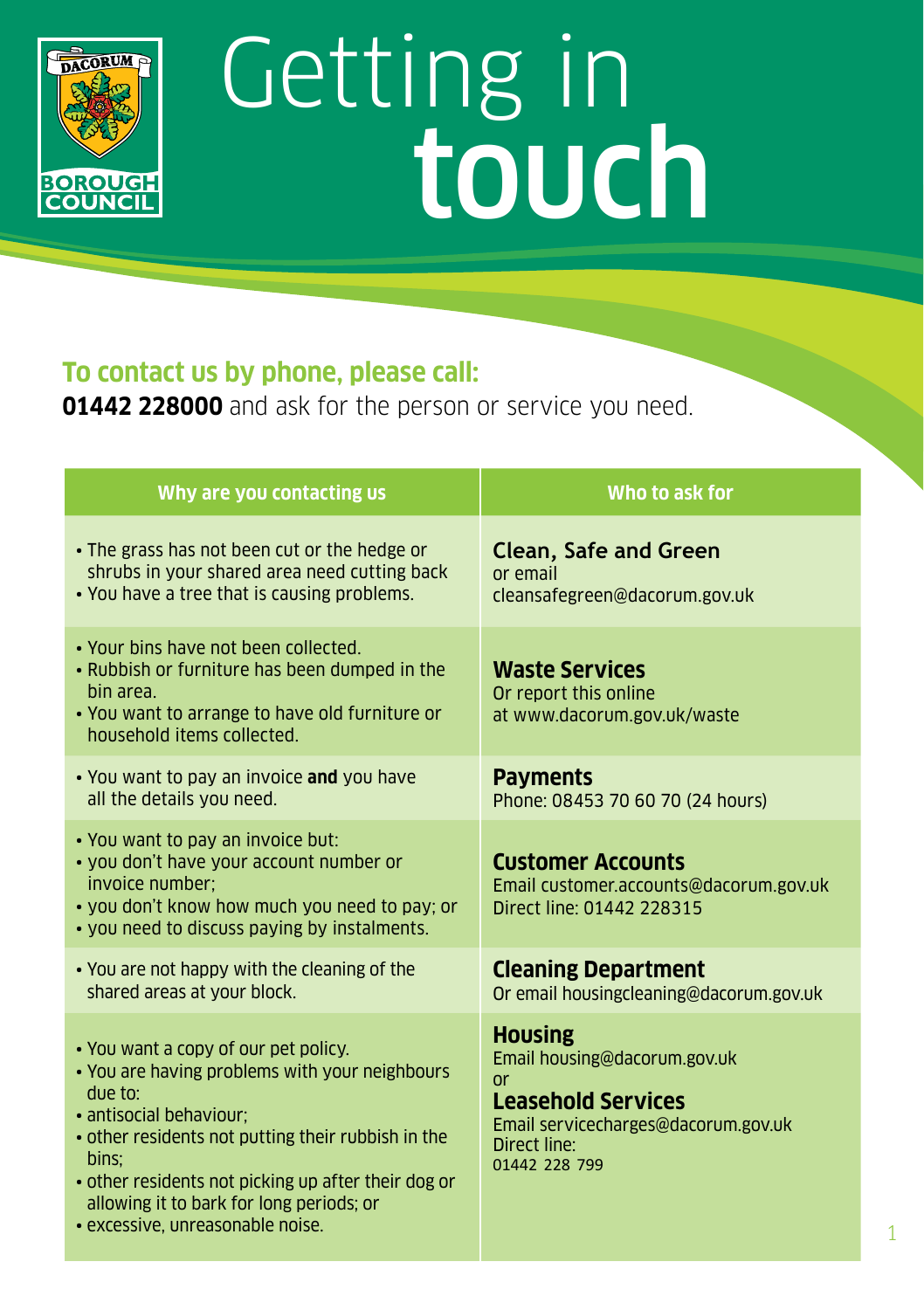| Getting in touch |                    | Why are you contacting us                                                                                                                                                                                                                                                                                                                                                                                                 | Who to ask for                                                                                                                                             |
|------------------|--------------------|---------------------------------------------------------------------------------------------------------------------------------------------------------------------------------------------------------------------------------------------------------------------------------------------------------------------------------------------------------------------------------------------------------------------------|------------------------------------------------------------------------------------------------------------------------------------------------------------|
|                  |                    | • You want to request a repair.<br>Please read section 6 of this handbook to check<br>who is responsible for the repair.<br>. You want to check on a repair that has already<br>been reported.<br>• The repair has not worked and you need it<br>to be done again.                                                                                                                                                        | <b>Call Freephone</b><br>0800 0186050<br>The quickest, easiest way to report a non<br>urgent repair is by using our website:<br>www.dacorum.gov.uk/repairs |
|                  |                    | You want to ask our permission to make a<br>change to your property.                                                                                                                                                                                                                                                                                                                                                      | Please write to: Property and Place,<br>Dacorum Borough Council, The Forum,<br>Marlowes, Hemel Hempstead HP1 1DN                                           |
|                  |                    | You want to find out if you need planning<br>permission for an alteration.                                                                                                                                                                                                                                                                                                                                                | <b>Planning</b>                                                                                                                                            |
|                  |                    | You'd like to get involved with our<br><b>Housing Service.</b>                                                                                                                                                                                                                                                                                                                                                            | <b>Tenant Involvement</b><br>Or email<br>talk-to-us@dacorum.gov.uk                                                                                         |
|                  |                    | You want to find out more about our Supported<br>Housing Service and how to apply.                                                                                                                                                                                                                                                                                                                                        | <b>Supported Housing</b><br>Or email supportedhousing@dacorum.gov.uk                                                                                       |
|                  |                    | You want us to look into:<br>• the standard of cleaning;<br>• the standard of landscaping;<br>• the standard of a repair;<br>• the standard of redecoration in shared areas or<br>major work (planned, in progress or recently<br>completed); or<br>· your service charge bill because it includes items<br>that you don't think you should have to pay for.<br>You want some general advice about<br>leaseholder issues. | <b>Leasehold Services</b><br>Direct lines:<br>01442 228 799<br>Or email<br>servicecharges@dacorum.gov.uk                                                   |
|                  | www.dacorum.gov.uk |                                                                                                                                                                                                                                                                                                                                                                                                                           |                                                                                                                                                            |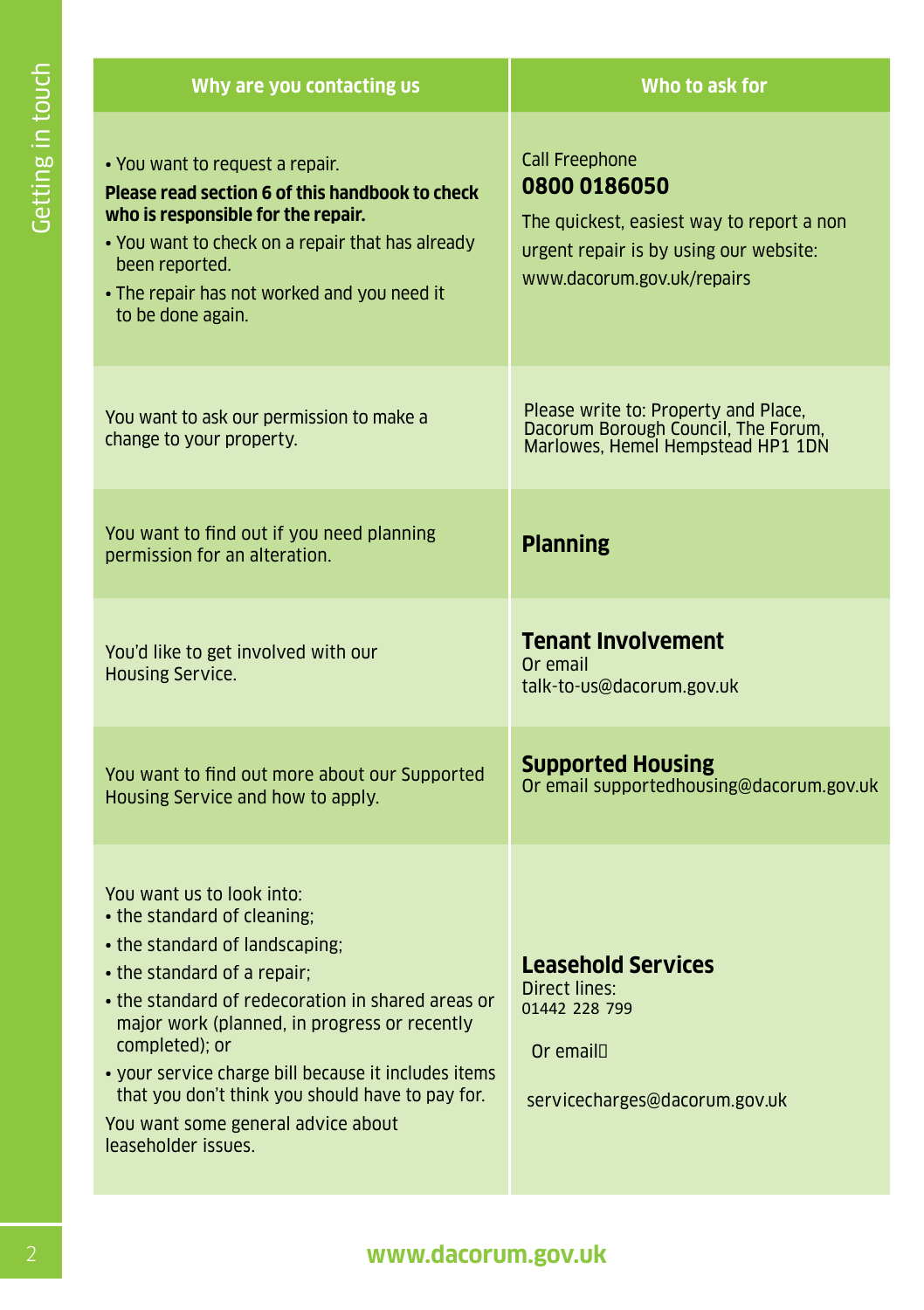| Why are you contacting us                                                                                                                   | Who to ask for                                                                                    |
|---------------------------------------------------------------------------------------------------------------------------------------------|---------------------------------------------------------------------------------------------------|
| You want to:<br>· find out if you are insured; or<br>$\cdot$ make a claim<br>on your Dacorum Borough Council buildings<br>insurance policy. | <b>Insurance Department</b><br>Direct lines:<br>01442 228320<br>01442 228150                      |
| You want to:<br>$\cdot$ rent a garage; or<br>• give notice to give up a garage.                                                             | <b>Housing</b><br>(Lettings team)<br>Or email housing@dacorum.gov.uk                              |
| You want to rent out your leasehold flat through<br>our Help to Rent scheme.                                                                | <b>Help to Rent</b><br>Or email<br>pshousing@dacorum.gov.uk                                       |
| You rent your leasehold property out and you<br>want to tell us about a change of tenants.                                                  | <b>Council Tax or</b><br><b>Leasehold Services</b>                                                |
| You have a question about the council tax for<br>your property                                                                              | <b>Council Tax</b><br>Or email counciltax@dacorum.gov.uk                                          |
| There is a wasp nest or rats in a shared<br>roof space or other shared area.                                                                | <b>Housing</b><br>Or email<br>environmental.health@dacorum.gov.uk                                 |
| You want to make a formal complaint.                                                                                                        | <b>Complaints</b><br>Or email complaints@dacorum.gov.uk<br>Or go to www.dacorum.gov.uk/complaints |

Getting in touch 3Getting in touch

If you prefer to contact us online, please visit our website **www.dacorum.gov.uk**

You can report a wide range of issues on our website, including repairs, fly-tipping and missed bin collections. You can also make a payment or make a complaint.

Postal address

## **Dacorum Borough Council**

The Forum, Marlowes, Hemel Hempstead. HP1 1DN